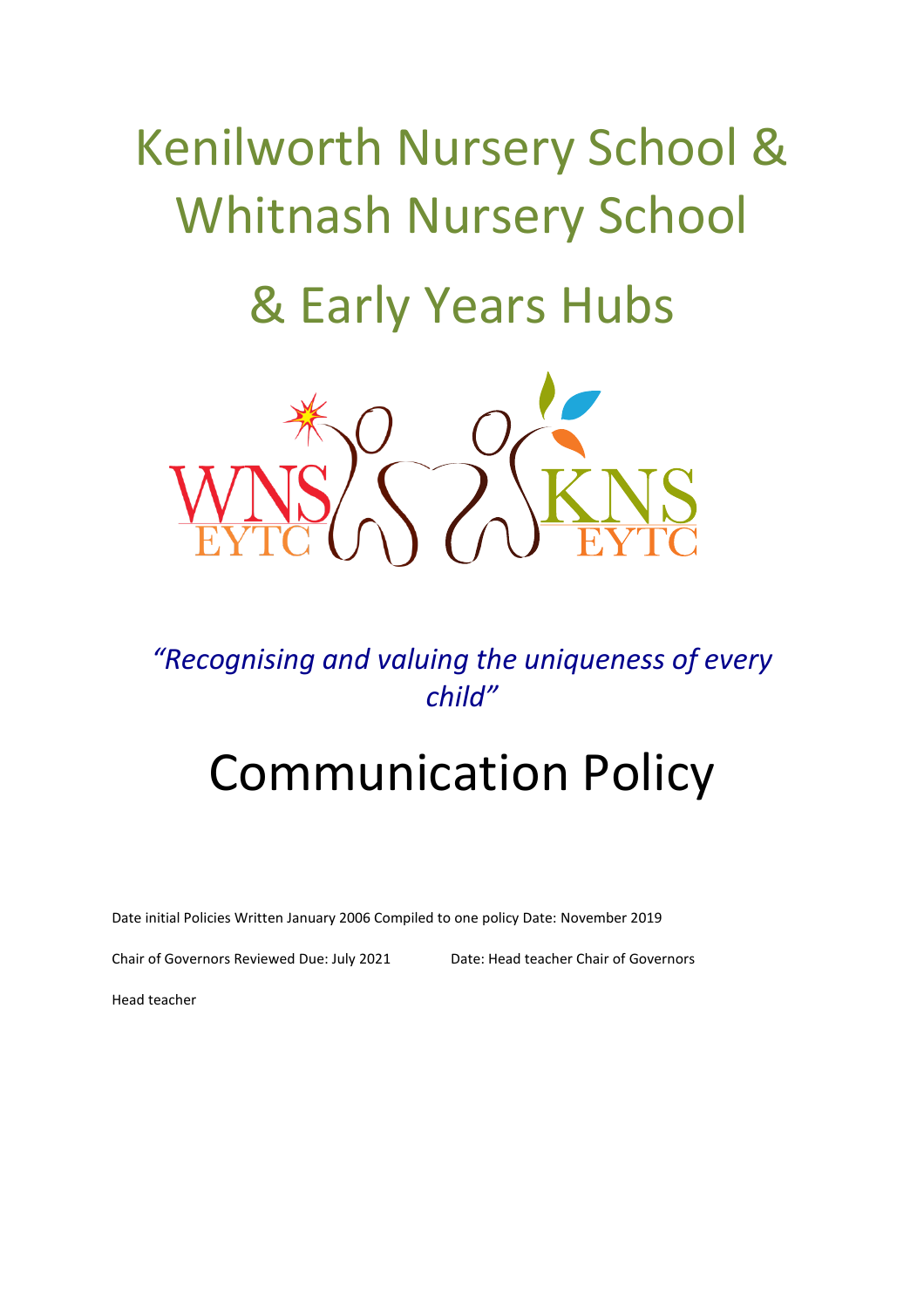## ABOUT US

## Kenilworth Nursery School

## & Whitnash Nursery School

Values and Beliefs: The nature of learning is: \* social co-construction of understandings \* Education as growth through investigation and exploration rather than transmission \*Based in relationships and the importance of exchange for shaping ideas and knowledge \*The making of connections

Principles of early childhood education:

The task of education is to support and encourage children's exploration and understanding of the world around them, themselves and others. Skills are acquired and grow to support children in their encounters and enquiries and are tools that allow children to make links, test and consider and give meaning to their experiences building their knowledge and understanding.

As a School we identified we wanted our children to :

Encounter the environment, each other, experiences, materials and adults and in doing so gain. Educators observe and notice this and research how this may then be extended and what further learning it may support.

Experience Education as a creative process of Exchange. Children are born sociable learners and it is our role to develop this to support them to become flexible to ideas around them and understand where knowledge maybe and how to find it, to adapt their hypothesis and thinking in response to what they discover and what is shared with them.

Enquire, to make sense and give meaning to the world and materials around them, be interested and develop confidence to ask questions, share knowledge, test hypothesis and listen respectfully to the ideas of others, reshaping their thoughts and explorations in response.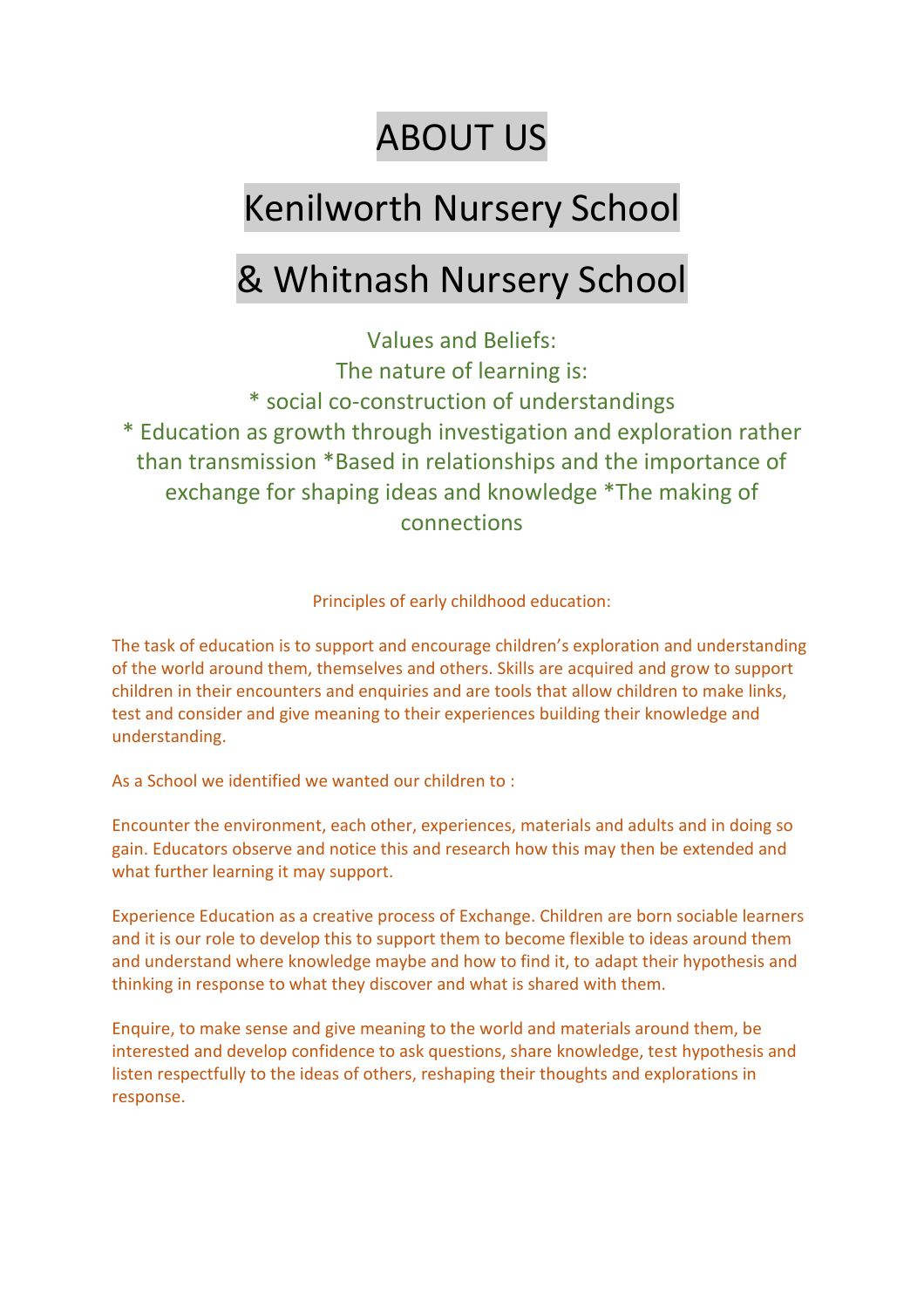Whitnash Nursery School and Kenilworth Nursery School are happy, warm, secure, caring schools that aim to provide the highest quality education and care in line with our beliefs and principles for early childhood education.

We understand that our interactions with children are significant and that they give meaning and often 'guide' children in their learning. The wrong interaction or communication can close down possibilities for learning making communication a critical tool.

Our ethos recognises and values the uniqueness of every child and we aim to support children to become 'communicators' who convey their ideas, thoughts and feelings and are able to interact, exchange ideas and find answers to their questions, building relationships for learning. We ensure children are 'noticed', listened to and valued as we observe their interests to follow lines of enquiry that motivate and enthuse and to offer them possible learning experiences based on the things they wish to find out about, identifying sources of knowledge around them and allowing them time to explore and express themselves.

This policy sets out some simple guidelines that allow us to consider our communication with children, at times suggesting phrases and asking us to build a repertoire of effective communication and questions that can underpin the philosophy of the ways in which we wish to co-construct learning so that we do not build walls and confine ideas.

The Hundred languages of children poem begins this work by ensuring all staff understand that children are using many forms of communication, not simply words and that we must value their actions and different forms of expression and exchange with the World and around them and with others.

#### The Hundred Languages of Children

No way. The hundred is there. The child is made of one hundred. The child has a hundred languages a hundred hands a hundred thoughts a hundred ways of thinking of playing, of speaking. a hundred, always a hundred ways of listening of marvelling, of loving a hundred joys for singing and understanding a hundred worlds to discover a hundred worlds to invent a hundred worlds to dream. The child has a hundred languages (and a hundred hundred, hundred more) but they steal ninety-nine.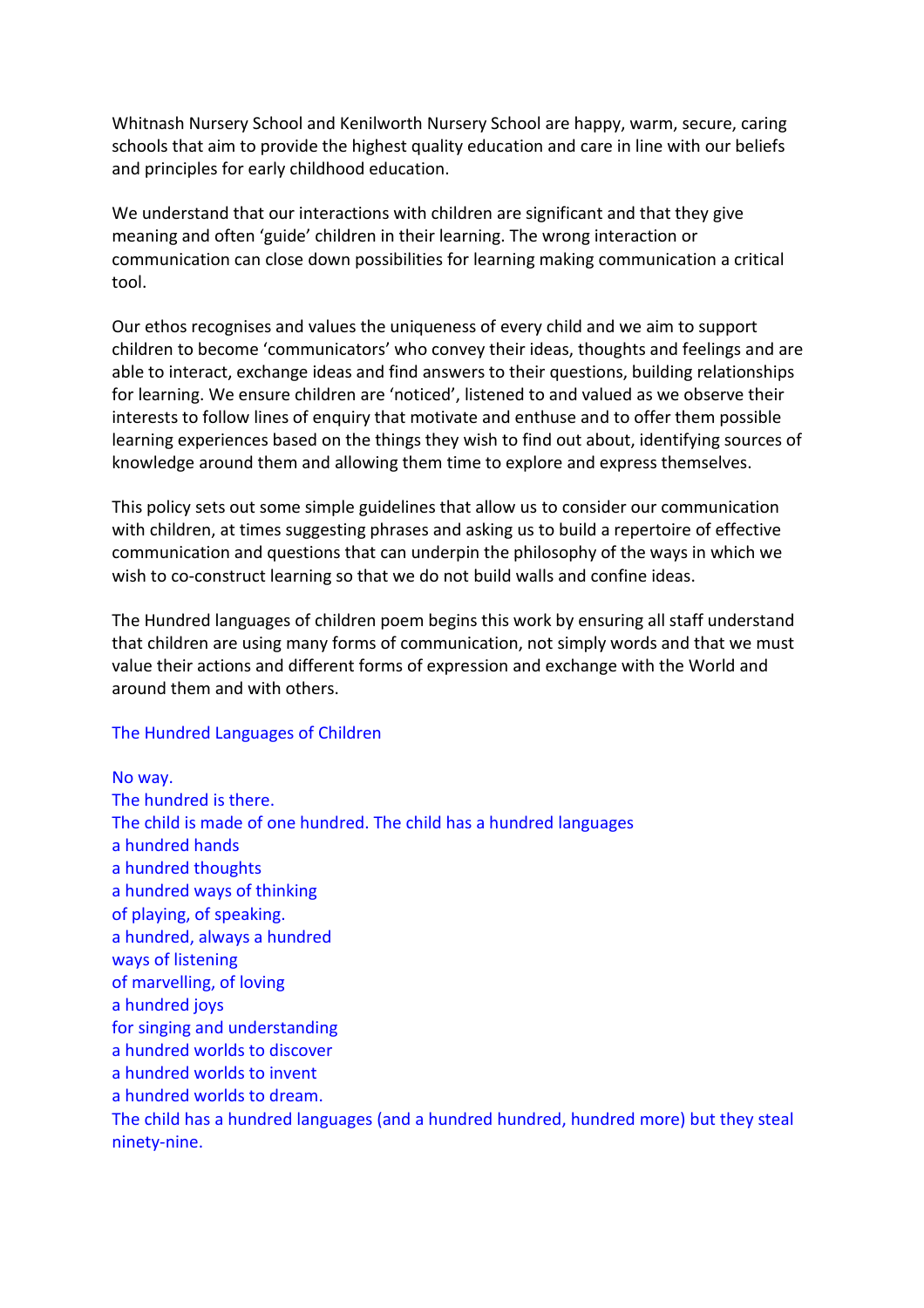The school and the culture separate the head from the body. They tell the child to think without hands to do without head

to listen and not to speak to understand without joy to love and to marvel only at Easter and Christmas. They tell the child to discover the world already there and of the hundred they steal ninety-nine. They tell the child that work and play reality and fantasy science and imagination sky and earth reason and dream are things that do not belong together. And thus they tell the child that the hundred is not there. The child says "No way – The hundred is there."

#### Loris Malaguzzi (translated by Lella Gandini)

#### Communication

We recognise communication can occur both non-verbally with actions and physical movements that express intentions and ideas and verbally with spoken language. In the early years much communication will be non-verbal but we will see verbal language skills developing and the role of adult beside the child at this point in development is key so this policy seeks to express our ideas and approach to the ways in which we may support and encourage communication in our Nursery Schools.

The first aspect of providing an environment that enables children to express themselves and exchange ideas is to build relationships for learning in which adults facilitate communication and value listening and noticing.

This means that staff will careful plan their interactions with each child and family from the first meeting and throughout settling in. They will collect knowledge about the child's interest and capabilities and will plan an environment in which the child feels 'there is something of themselves' there. The first interactions will be based around gathering information not sharing it. Photographs of the child with their family will be collected and placed in School, their families will be thought about and a relationship built and this begins by us listening to their knowledge and thoughts about their child. This may need some prompts or questions for families who are not used to being recognised as the child's first teacher or advocate...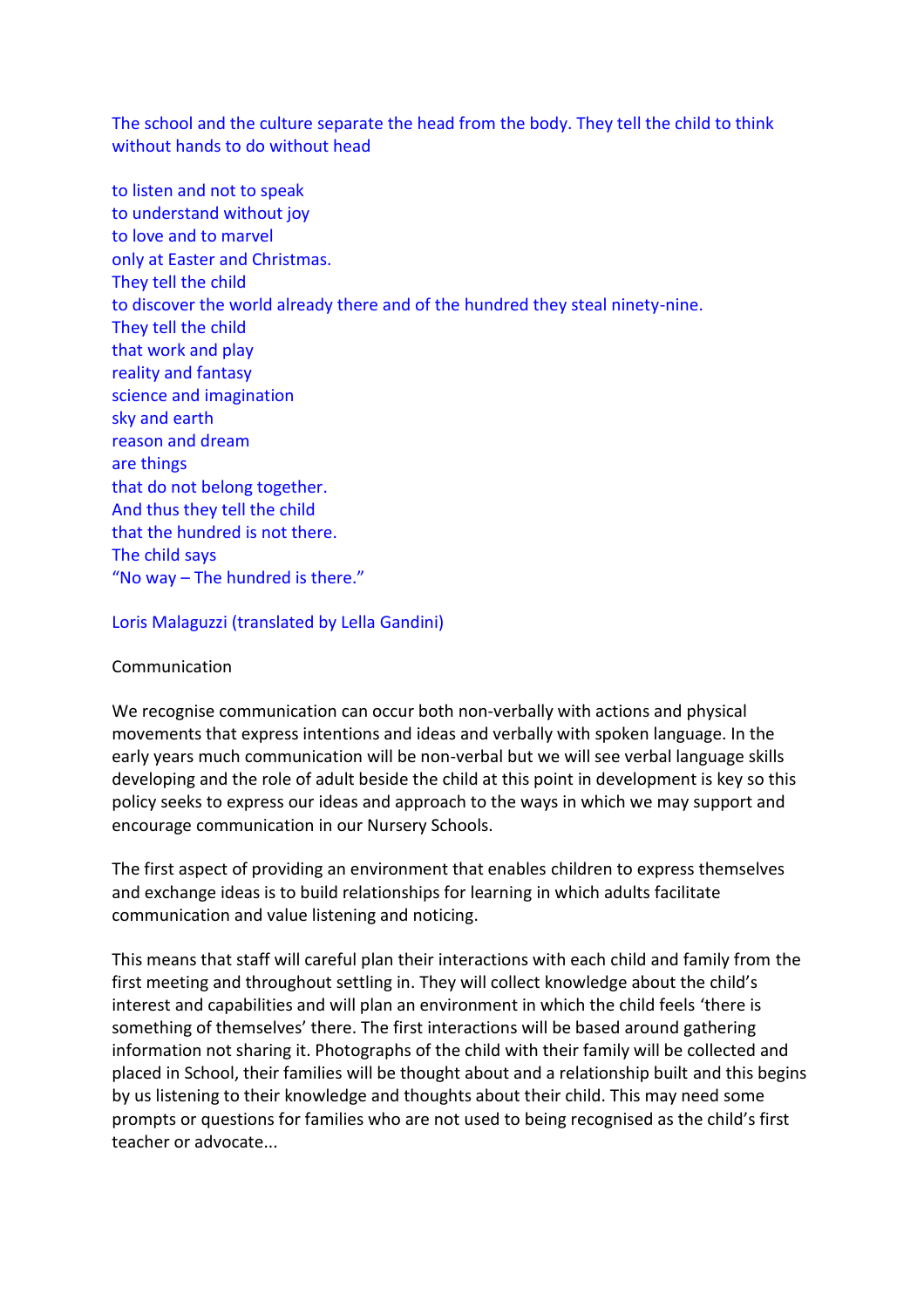First questions may include:

How do you think \*\*\*\*\*\*\* will manage in school? What do they know about? Like to find out about? What skills do they already have?

Use of first names is an important part of communication, learning parents first names and explaining why we use them is also important, Parents tell us

'I feel recognised and valued and that supports me to trust the school quickly' 'If you know my name and family you will also already know quite a lot about my child'

Mutual trusting relationships can begin because you have listened, valued and responded sensitively. A dialogue can then begin.

"Dialogue is a conversation in which those involved are attentive to one another and jointly advance to a more comprehensive understanding of self, others and the circumstances they share" Professor Alumni, Reggio Emelia 2011

Communication and language is of key importance and so the words we use, how we listen and what we say needs to be considered and planned. The core of language acquisition occurs between 1 to 4 years, with children acquiring much of the necessary basic phonology, syntax and vocabulary during this time.

Research tells us that many of the educational outcome variances are based upon a child's competency in language (Norbury et all 2016). This is evidenced clearly in the variance between summer born and autumn born children as academic and social demands of the classroom have impact on children not yet fully competent in language often creating 'gaps' in attainment that are still present throughout school. It is useful to reflect that 'summer born effect' is reduced or completely disappears in countries where formal teaching of literacy and numeracy are delayed to 7 years (eg. Finland or Denmark)

Our Approach:

Adults listen and respond to children using a volume of voice that is just below usual speaking. By keeping the levels of volume lower children are drawn in to listen, they also often respond with quieter voices and this allows them to hear each other in what could be a noisy environment. Adults do not raise their voices and respond in even tones, when something is unsafe adults will say "Stop" and Makaton sign Stop. They can then explain why once the dangerous issues has stopped.

Adults explain what they wish to see happening or what is safe/unsafe They speak positively, 'walk' rather than "do not run", what you focus upon you get more of and there is less chance a child will pick up the wrong key word as they develop their understanding skills.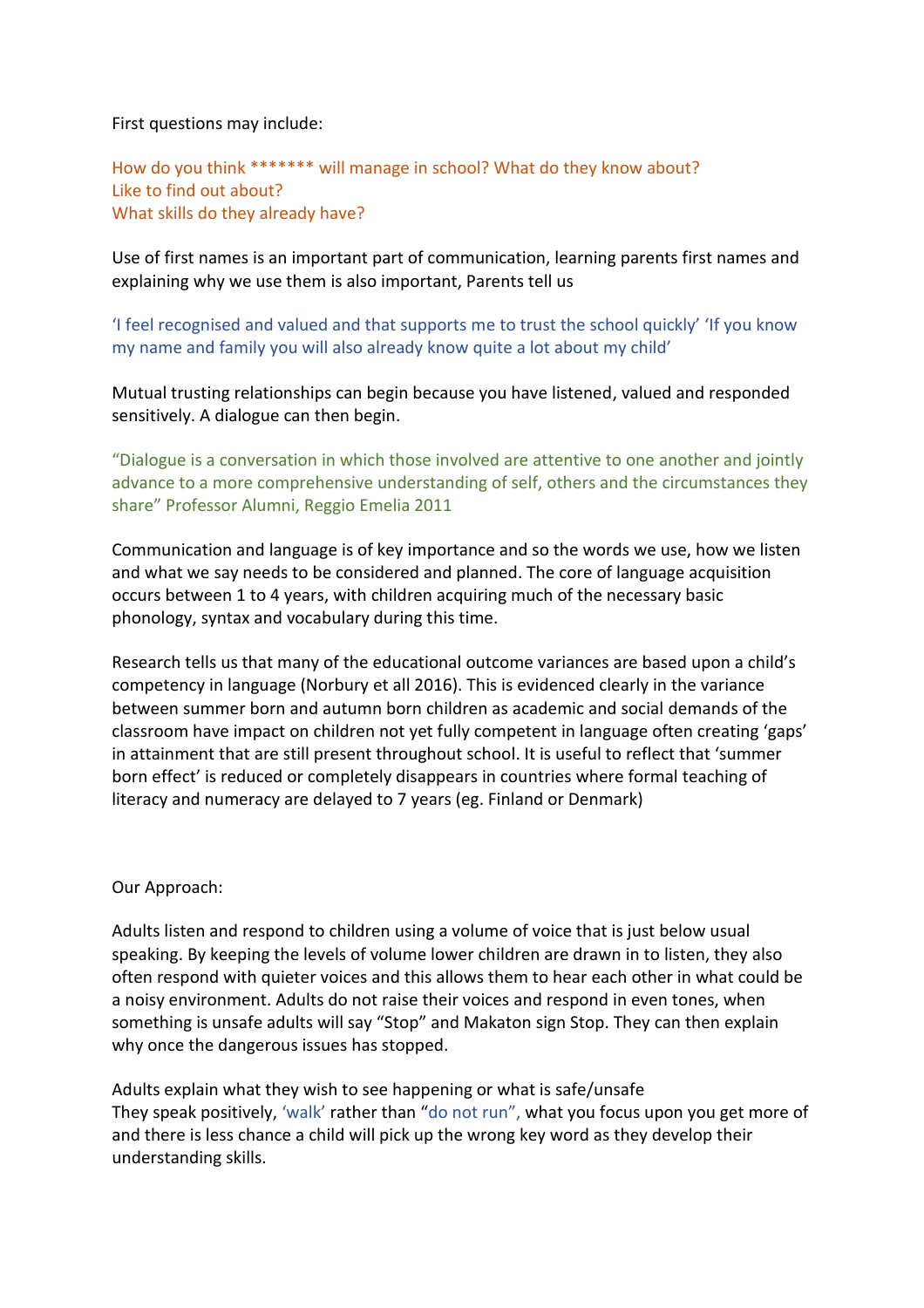Adults do not 'call across' classroom spaces, they call/gesture children to them to speak or exchange ideas or they move to the child. Adults work at children's height and speak to them without the need for loud voices.

Adults may withdraw or reduce language to encourage children to exchange with each other. Adults may also draw attention to the ideas of children and sometimes verbalise or narrate alongside children who do not yet have the verbal skills to communicate with language.

Quiet time for adults can be planned and timed and at those points adults may gesture smile and interact but without language. Children should still understand the adult presence in the room but not seek communication with them but be able to communicate 'around them'. With others, supporting ideas and sometimes taking that facilitator role with other children.

It is useful to lower your voice as situations become louder and to be able to speak to children about volumes of noise around them. The louder we talk, the louder children around us must talk. Adults never shout if a child is unsafe the adult moves to them as quickly as is safe. WE can indicate urgency to each other without loud shouting by our intonation and responses. In a quieter environment these responses are noticed more easily.

Adults will understand that young children can need longer processing time and they may wait for periods longer than is socially acceptable or sometimes feels comfortable. By waiting they give the child time to process and organise their thoughts and also show they are willing to wait for a response.

Language is considered and planned, valuable phrases and questions are shared, "I wonder if we are all thinking the same?" "what were you trying to find out about?" "who could help us with that?"

A shared vocabulary is important and supports the culture of the school:

Adults will introduce language that is specific to the school and 'new' to the young children who attend being clear that some complex words are effective and useful:

Acceptable/unacceptable behaviour That is not acceptable because......

Reflection time: a shared group time when children stop and think together, recalling reflecting and 're-cognising'.

Gathering group: a space to come together and greet each other and think about the day, what is new or different in school, what the order of the morning or afternoon maybe and then to consider what the children may want to do first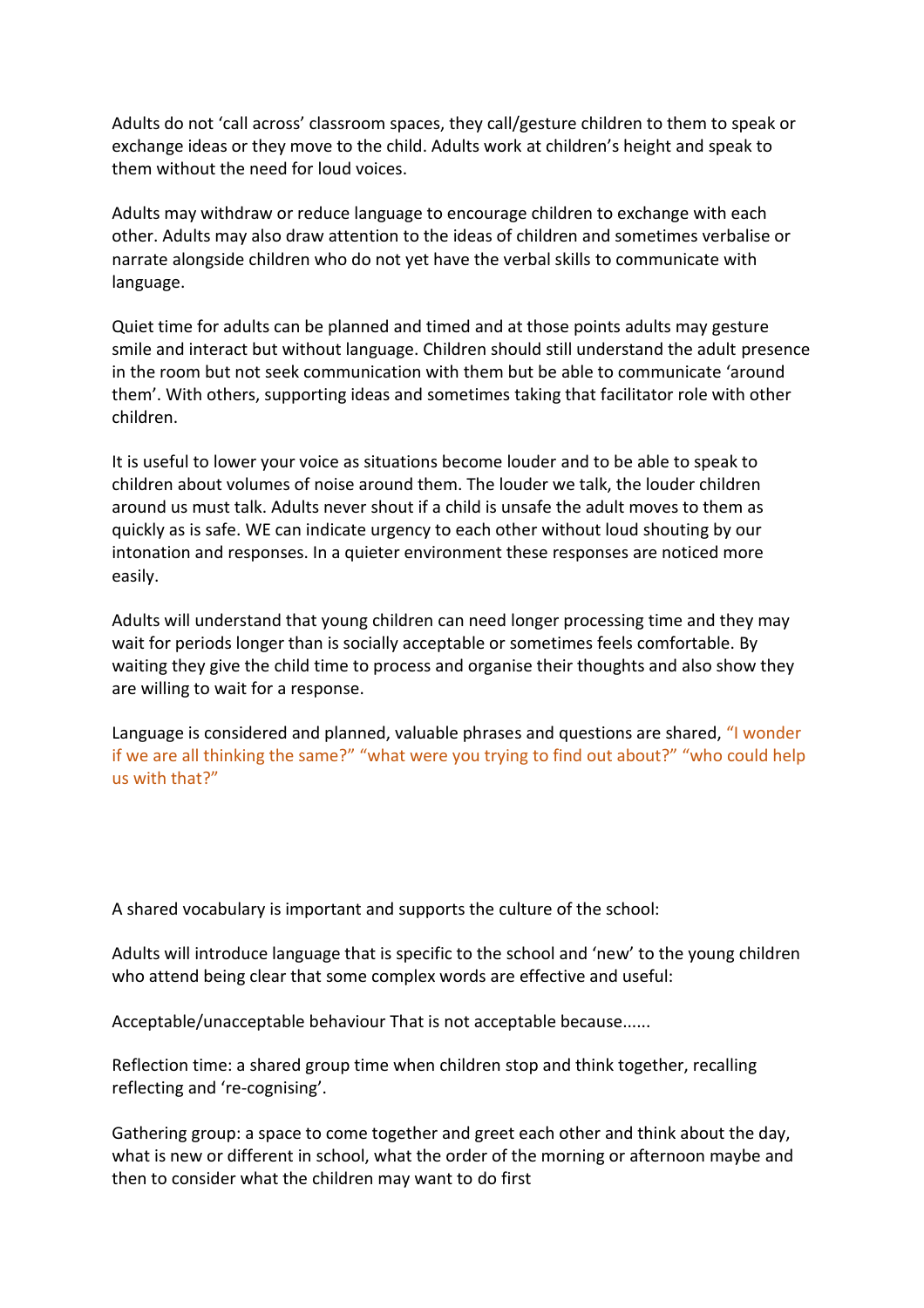Challenge: this is defined with children as something that is tricky and will allow us to develop new skills or knowledge but that we may not be able to do at first, we may have to practice

Co-construction: working together and beside each other to each contribute towards developing a skill, finding out something new problem solving.

Collaboration: many people's work and that by working together the work gets better/bigger etc, that we achieve something greater than the sum of its parts.

Resilience: what we do when things go wrong, sharing experiences with children of mistakes we might make. Model seeing problems as opportunities, smiling and saying 'oh well what can we do about that?"

Emotional literacy: saying and speaking feelings aloud, that makes me feel...Name and explain our emotions and link them to expressions and the value of looking at faces and listening to tones.

Risks: defined as safe and unsafe situations and the likelihood we may get hurt, worried etc

"Could something go wrong?". Children are asked to risk assess outdoor areas and classroom spaces for safety and add signs when equipment is slippery or wet.

Atelier: is an artists space, full of materials that maybe aesthetic or creative that can be used and explored intrinsically.

Encounters: the interactions children have when they meet...environment, resources, each other, adults, ideas and provocations. We also name our observation documents Encounters with Learning.

Language that relates to resources or interests are captured and shared across the team so everyone knows exactly how we might describe what we are finding out about. New vocabulary is explicitly referenced in planning so once again everyone can focus upon its use and introduction. For example when we explore crescendo in music the wider team will also use and consider the word.

I have read and understood the communication policy and agree to follow this approach when working with children at Kenilworth/Whitnash Nursery School.

\_\_\_\_\_\_\_\_\_\_\_\_\_\_\_\_\_\_\_\_\_\_\_\_\_\_\_\_\_\_\_\_\_\_\_\_\_\_\_\_\_\_\_\_\_\_\_\_\_\_\_\_\_\_\_\_\_\_\_\_\_\_\_\_\_\_\_\_\_\_\_\_\_\_

I know much of young children's communication is non-verbal and will observe to understand and then actively support the articulation of ideas and interests in my role beside the child.

I know the words I say and the way in which I listen can have a profound impact upon a young child and I agree to communicate in a considered and thoughtful way: